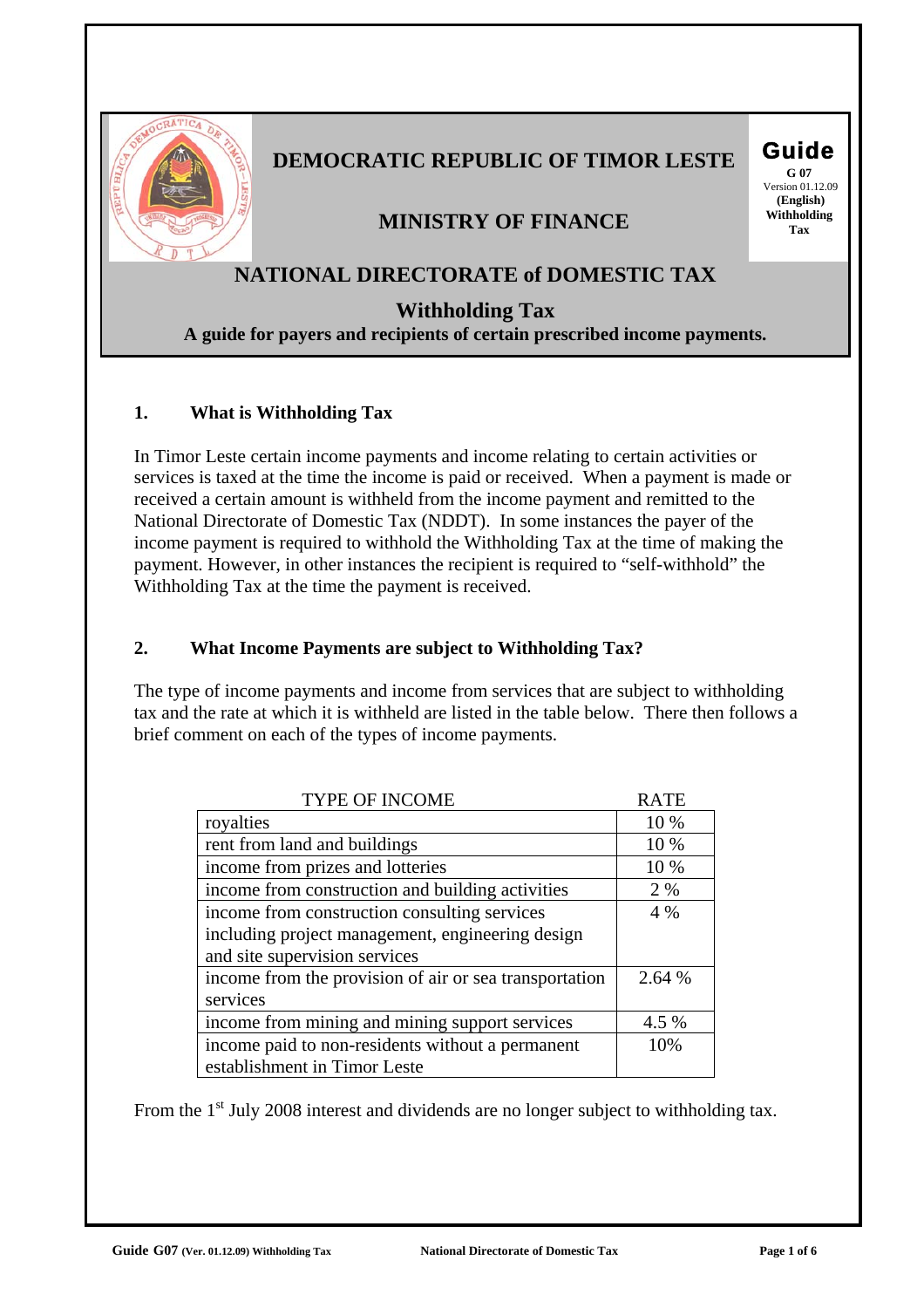# **Royalties**

Where a **legal person** (i.e. companies, partnerships, non-incorporated associations, etc.) pays royalties to a resident person or a Timor Leste permanent establishment of a non-resident person they are required to withhold tax from the gross amount of the royalties paid at the rate of 10%.

Where the person paying royalties is a **natural person** (i.e. an individual or an individual business enterprise), the **recipient** of the payment is required to withhold tax from the gross payment received at the rate of 10%.

# **Rent from land and buildings**

**Legal persons** (i.e. companies, partnerships, non-incorporated associations, etc.) making a payment to a resident person or a Timor Leste permanent establishment of a non-resident person for the rent or lease of land and/or buildings are required to withhold tax from the gross amount of the rent or lease paid at the rate of 10%.

Where the person paying rent for the lease of land and/or buildings is a **natural person** (i.e. an individual or an individual business enterprise) or where the payer is the United Nations or one of its specialized agencies, the **recipient** of the payment is required to withhold tax from the gross payment received at the rate of 10%.

## **Income from prizes and lotteries**

**Every person** paying a prize (including a gambling winning or lottery winning) to a resident or a Timor Leste permanent establishment of a non-resident shall withhold tax from the gross amount of the payment at the rate of 10%.

# **Income from construction and building activities**

"Construction or building activities" means the construction, extension, alteration, improvement, or demolition of a building or other structure with a foundation on, above, or below land or water, including the clearing of land in preparation for the construction of a building or other structure, and the activity of dredging.

**Legal persons** (i.e. companies, partnerships, non-incorporated associations, etc.) making a payment to a resident person or a Timor Leste permanent establishment of a non-resident person in respect of construction or building activities are required to withhold tax from the gross payment at the rate of 2%

Where the person making a payment in respect of construction or building activities is a **natural person** (i.e. individual or an individual business enterprise) or where the payer is the United Nations or one of its specialized agencies, the **recipient** of the payment is required to withhold tax from the gross payment received at the rate of 2%.

**Income from construction consulting services including project management,**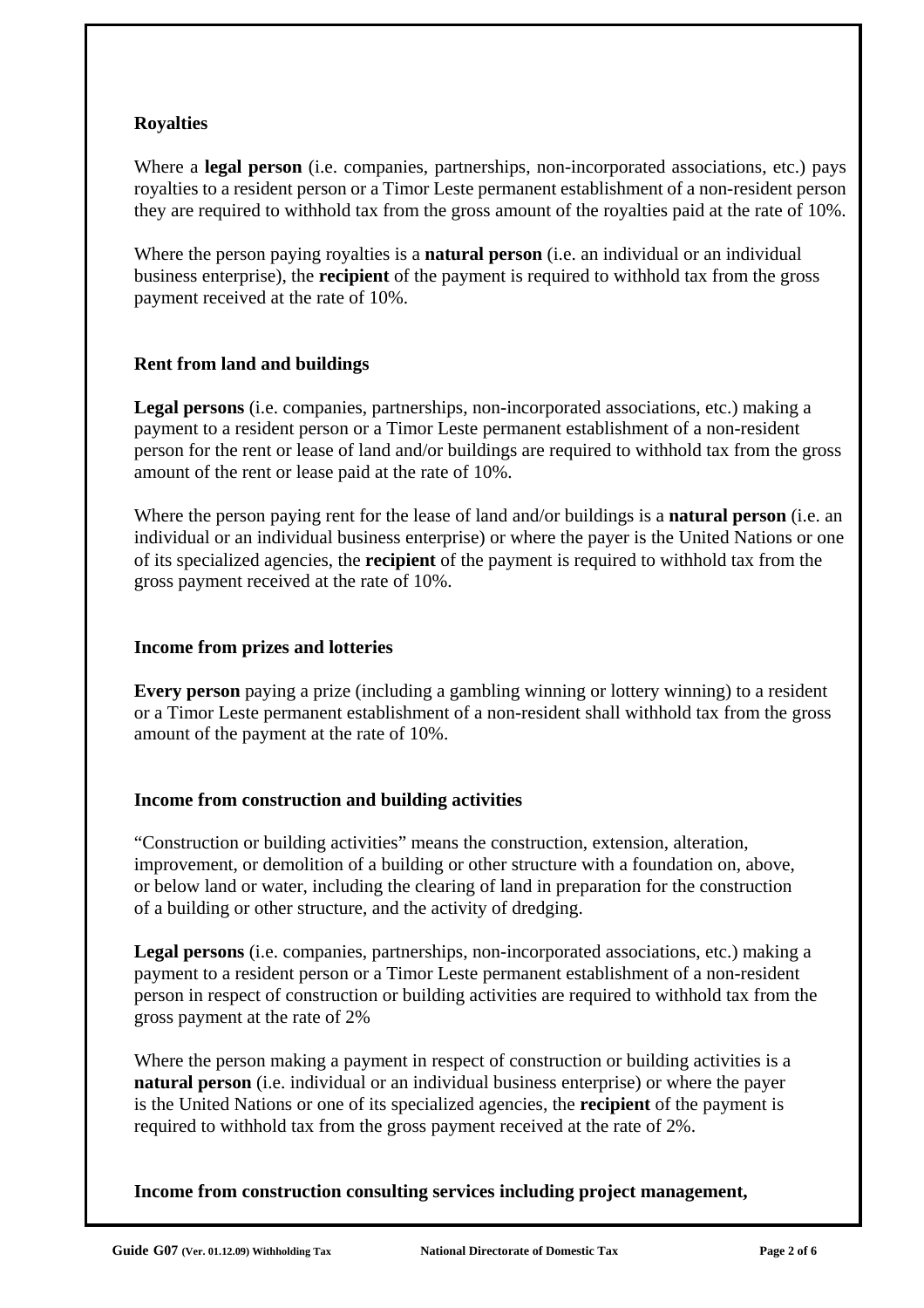## **engineering design and site supervision services**

Construction consulting services means any consulting services relating to construction or building activities, including project management, engineering, design, architectural, surveying, and site supervision services;

**Legal persons** (i.e. companies, partnerships, non-incorporated associations, etc.) making a payment to a resident person or a Timor Leste permanent establishment of a non-resident person in respect of construction consulting services are required to withhold tax from the gross payment at the rate of 4%

Where the person making a payment in respect of construction consulting services is a **natural person** (i.e. an individual or an individual business enterprise) or where the payer is the United Nations or one of its specialized agencies, the **recipient** of the payment is required to withhold tax from the gross payment received at the rate of 4%.

#### **Income from the provision of air or sea transportation services**

Air and sea transportation services means any transportation of passengers or goods by sea or air:

- (a) between two places in Timor Leste;
- (b) from a place in Timor Leste to a place outside Timor Leste; or
- (c) from a place outside Timor Leste to a place in Timor Leste.

All providers of air and sea transportation services are required to self withhold at the rate of 2.64%. Accordingly, there is no requirement for persons making a payment to such providers (or their agents) for these services to withhold tax.

# **Income from mining and mining support services**

Mining means every method or process by which any mineral is taken from the soil or from any substance or constituent of the soil and mining support services means every service relating to mining other than technical, management, consulting or architectural services.

**Legal persons** (i.e. companies, partnerships, non-incorporated associations, etc.) making a payment to a resident person or a Timor Leste permanent establishment of a non-resident person in respect mining and mining support services are required to withhold tax from the gross payment at the rate of 4.5%.

Where the person making a payment in respect of mining and mining support services is a **natural person** (i.e. an individual or an individual business enterprise) or where the payer is the United Nations or one of its specialized agencies, the **recipient** of the payment is required to withhold tax from the gross payment received at the rate of 4.5%.

# **Income paid to non-residents without a permanent establishment in Timor Leste**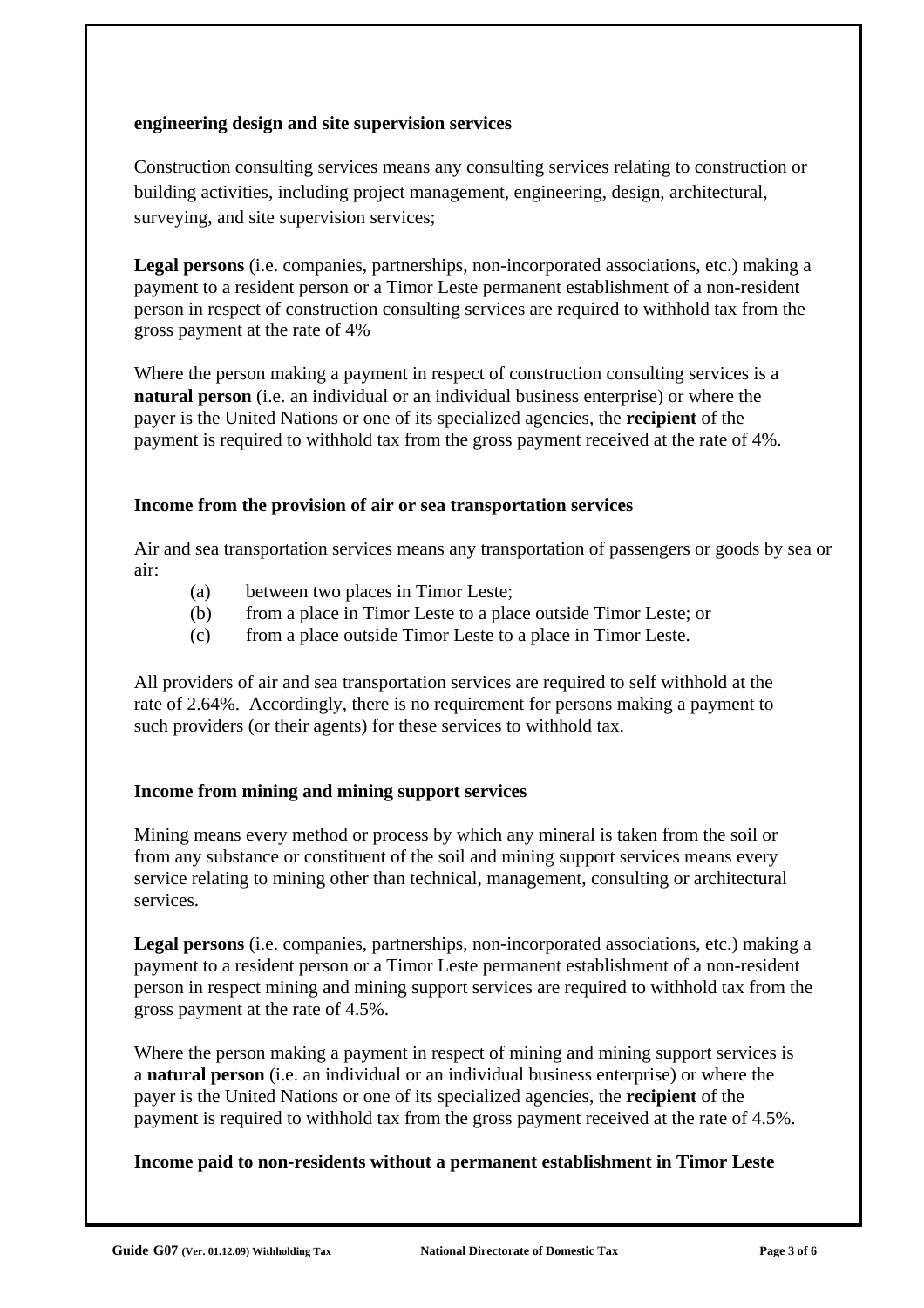**Every** *person* making a payment of *Timor Leste-sourced income* to a *non-resident without a permanent establishment in Timor Leste* shall withhold tax from the gross amount of the payment at the rate of 10%.

# **3. When does Withholding Tax Have to be Paid**

Every *person* who has an obligation to withhold tax from a payment is required to withhold that tax and to remit the tax withheld to the Timor Leste Revenue Service or its nominated agent within fifteen days after the end of the month in which the payment was made or received.

Any *person* who fails to withhold tax in accordance with the Withholding Tax provisions is personally liable to pay the amount of tax that has not been withheld to the Timor Leste Revenue Service or its nominated agent. Such *person* is entitled to recover this amount from the recipient of the payment.

**Note:** Section 59.7 of the Taxes and Duties Act 2008 provides that the Commissioner may make an assessment of any additional income tax owed by a person where that person receives amounts that have not been correctly subject to withholding tax.

# **4. Are Payments that have been subject to Withholding Tax subject to more Tax?**

For **legal persons** (i.e. companies, partnerships, non-incorporated associations, etc.), the following rules apply:

The withholding tax withheld from **Rent** and **Royalties** received by legal persons is **not a "final"** tax and the total payment(s) have to be included in the gross income for Income Tax purposes. That is, the gross amount of these two types of income receipts is required to be included in gross income in the enterprises Annual Income Tax Form for the purposes of calculating taxable income and income tax payable. However, the enterprise will also be entitled to a "tax credit" for the withholding tax that has already been withheld from these two types of income payments received.

For all the other types of payments listed above, if they have been correctly subject to withholding tax it is a **"final"** tax and there are no further tax obligations in respect of that income. **Note**, however, that any expenses incurred in deriving this income are not an allowable expenditure deduction for calculating taxable income in the annual income tax form.

For **natural persons,** (i.e. individuals and individual business enterprises), where the withholding tax has been correctly withheld from all of the above described payments the withholding tax is a **"final**" tax and no further income tax liability is imposed upon the recipient in respect of the income to which the tax relates.

**However**, the Taxes and Duties Act 2008 provides that those service providers:

- (a) carrying on building and construction activities;
- (b) providing construction consulting services;
- (c) providing air or sea transportation services;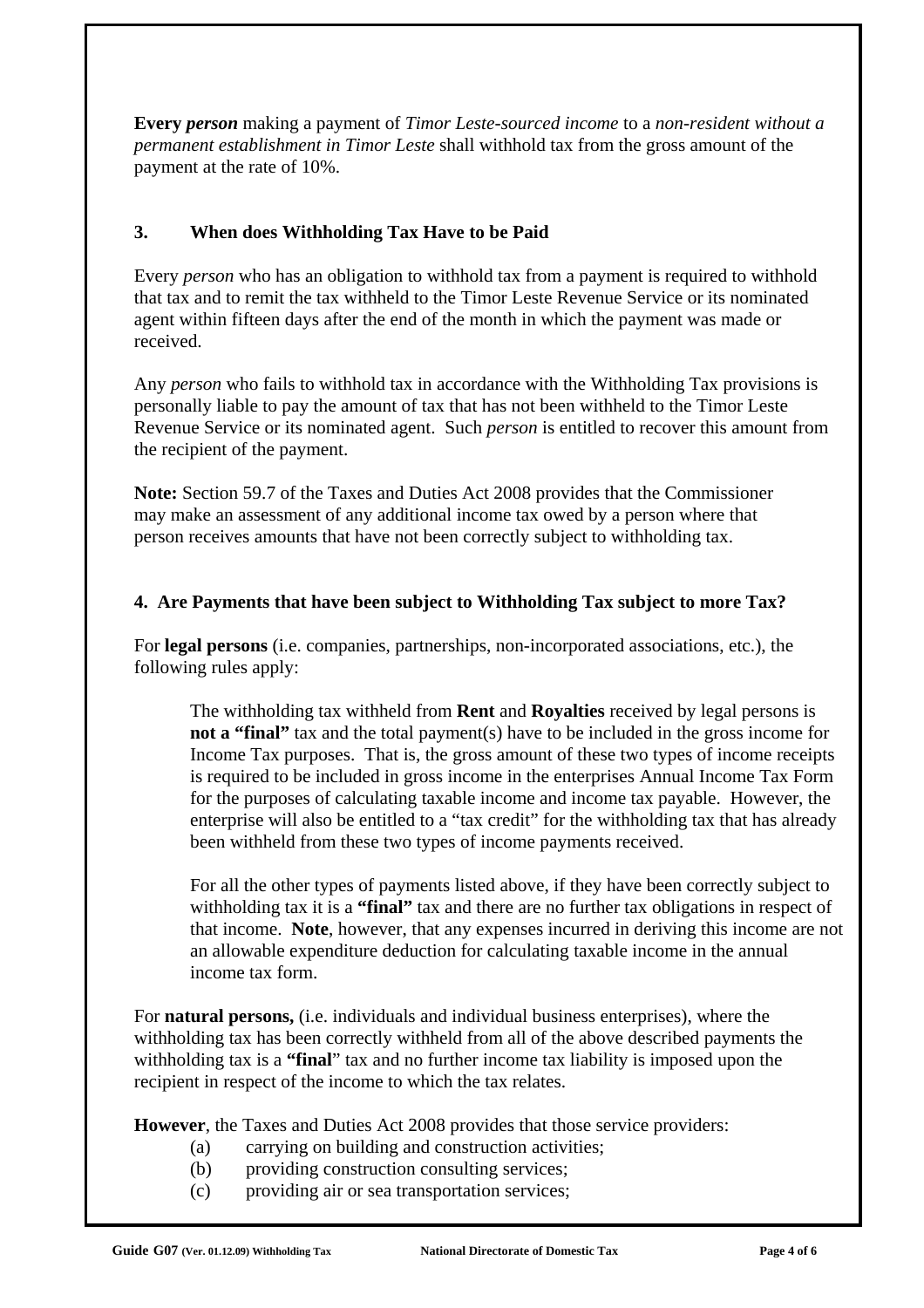(d) carrying on mining activities or providing mining support services.

**may elect**, in writing to the National Tax Director, that the withholding tax **"not be final"**. Where such a service provider makes an election they will then be subject to the normal income tax regime. They will be required to lodge an annual income tax form declaring all their income and allowable deductions and calculate income tax payable. The withholding tax withheld from income will be allowed as a tax credit.

Once made, this election is **irrevocable**.

# **5. How is Withholding Tax Paid**

Every person who has withheld tax is required to complete three (3) copies of the *Consolidated Monthly Taxes Form* and to deliver these forms and the withholding tax required to be paid (plus any other tax payment they have to pay) to a branch of the Banco Nacional Ultramarino (BNU).

The BNU will stamp the forms and return one (1) copy to you for your records.

Payments may be made electronically. A person may obtain advice on this method through the contact details below.

#### **6. How do I get consolidated monthly taxes forms?**

Consolidated Monthly Taxes Forms may be obtained from any one of the NDDT District Offices. The forms are also available at the Banco Nacional Ultramarino.

The NDDT Dili District Office is located in Rua Pres. Nicolao Lobato, (opposite the Ensul Building), Dili. Enquiries can also be made by telephoning + (670) 331 0059.

If you are outside Dili you can obtain monthly taxes forms from the:

- NDDT Baucau District Office located in Vilanova Street, Kota Baru, Baucau.
- NDDT Maliana District Office located in Holsa Street, Maliana.

# **7. What Records Should Be Kept?**

The tax law requires that adequate records of account (such as income and expenditure journals and ledgers) be created and maintained and also supporting documents (such as receipts, invoices and books) be kept to accurately determine a person's liability to pay tax. These records are required to be kept for 5 years after the end of the tax year in which the tax liability to which they relate arose.

# **8. More information?**

More information may be obtained from the NDDT Dili District office that is located in Rua Pres. Nicolao Lobato, (opposite the Ensul Building), Dili. Enquiries can also be made by telephoning  $+$  (670) 331 0059.